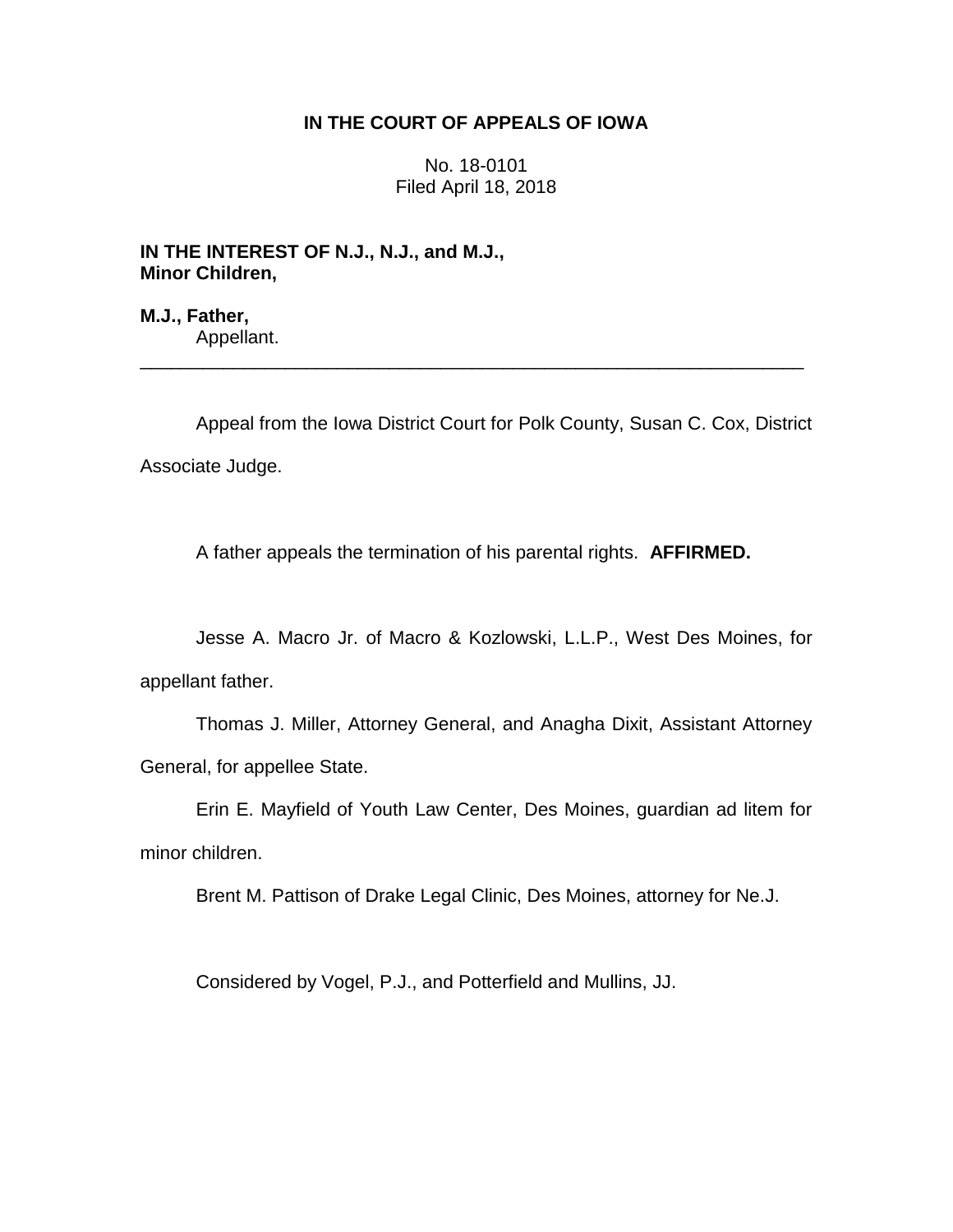### **POTTERFIELD, Judge.**

The father appeals the termination of his parental rights to his children Ne.J., born in November 2004; Na.J., born in March 2007; and M.J., born in May  $2011.^1$  The father's rights were terminated pursuant to Iowa Code section 232.116(1)(d), (f), and (i) (2017). The father contends termination is not in the best interests of the children and placement with paternal family members was not properly considered.

### **I. Background Facts and Proceedings.**

In August 2016, Ne.J. and Na.J. disclosed the father's sexual abuse. Ne.J. reported repeated sexual abuse starting at age eight or nine. Na.J. reported repeated sexual abuse during the past two years. Both sisters report witnessing the other sister being sexually abused and their brother witnessing their sexual abuse. M.J. reported being physically abused on a regular basis and witnessing his two sisters being physically abused. The mother reported witnessing the father forcing Ne.J. to perform oral sex in 2011.

All three children were removed and adjudicated children in need of assistance (CINA) in September. They were placed with a paternal aunt until January 2017, when the aunt violated a court order by allowing the father's sister to talk to Ne.J. about the abuse. The children were then placed in their maternal grandparents' custody.

In April, the court ordered M.J. to be placed in a shelter. The maternal grandparents were unable to safely care for M.J. due to his mental-health issues,

 $\overline{a}$ 

 $1$  The mother's parental rights were also terminated. She does not appeal.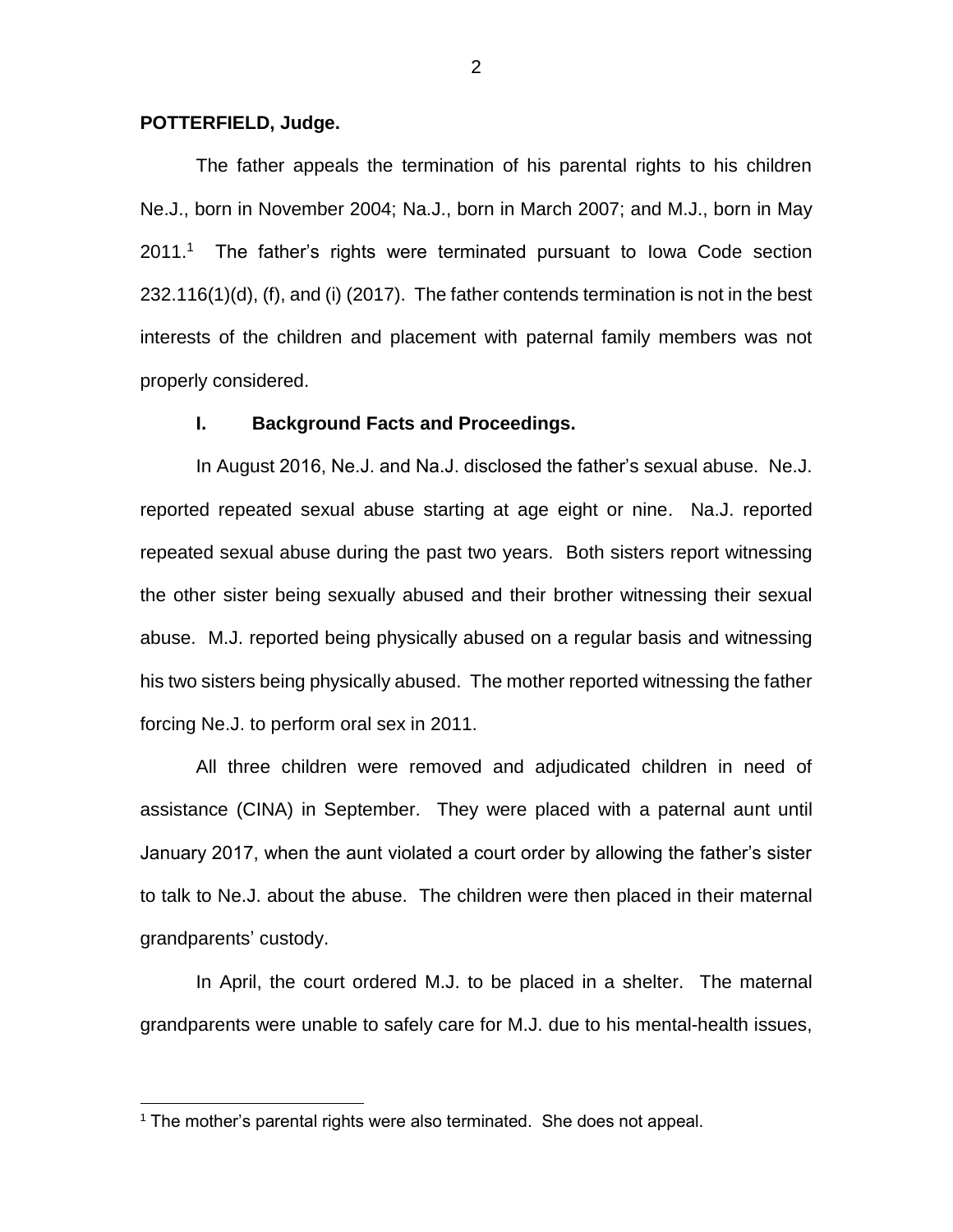and his therapist recommended placement in a shelter. Later, M.J. was hospitalized and then placed in foster care. M.J. was placed at various shelters and foster homes until July 10, when he was placed at Four Oaks, a psychiatric medical institution for children.

From May to August, Ne.J. and Na.J. were placed with a foster family to allow time for their maternal grandparents to learn skills to be able to better meet their needs. The sisters were returned to their maternal grandparents in August, and the maternal grandparents are considering adopting all three children.

In May 2017, the father pled guilty to two counts of assault with intent to commit sexual abuse against his daughters. The father's parental rights were terminated on January 4, 2018 after a hearing held on November 27, 2017.

The father appeals.

## **II. Standard of Review.**

We review the juvenile court's decision to terminate parental rights de novo. *In re M.W.*, 876 N.W.2d 212, 219 (Iowa 2016). "Grounds for termination must be proven by clear and convincing evidence." *In re J.E.*, 723 N.W.2d 793, 798 (Iowa 2006). "Our primary concern is the best interests of the child[ren]." *Id.*

### **III. Discussion.**

The father argues termination is not in the children's best interests. *See* Iowa Code § 232.116(2). We consider "the child's safety," "the best placement for furthering the long-term nurturing and growth of the child," and "the physical, mental, and emotional condition and needs of the child." *Id.* The father argues termination is premature because the permanency plan for the children is unknown and termination would create more instability for the children.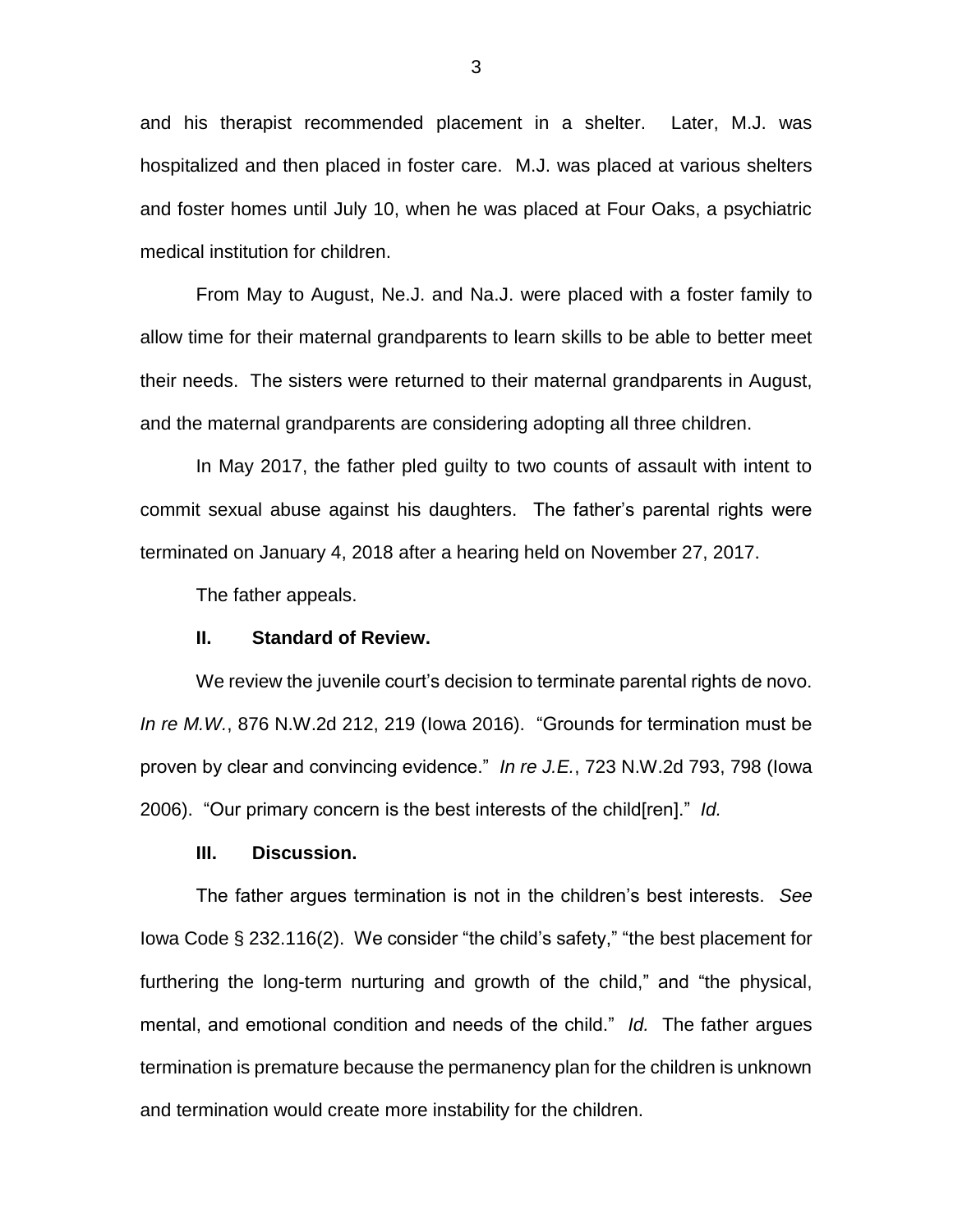At the time of the termination hearing, the maternal grandparents were being considered as a possible adoptive home for all the children. Permanent placement with the paternal grandparents was also a possibility. Termination is still appropriate when an adoptive home has not been secured. *In re T.C.*, 522 N.W.2d 106, 109 (Iowa Ct. App. 1994).

In considering the emotional needs of the children, we note termination gives the children a sense of safety and stability in knowing they will not be returned to their abusive father. Even if their permanent placements are unsettled, they can be certain they will not be subject to the abuse of their father.

The father argues placement with his family members was not properly considered and termination should not occur until his family is properly considered because termination extinguishes placement with his family as an option. "When a court terminates parental rights, there is no statutory preference for placement with a relative." *In re A.S.*, 906 N.W.2d 467, 477 (Iowa 2018).

The Iowa Department of Human Services (DHS) workers testified the paternal family may still be considered as a potential adoptive placement if the family agrees to take steps to better support the children. The record demonstrates the father's family was considered as a potential placement but was not an appropriate home for the children at the time. The children were initially placed with their paternal great aunt. After reports of family members interrogating the children regarding their disclosures of sexual abuse, the court ordered any family member who communicated with the children about the abuse allegations would be held in contempt. Subsequently, the great aunt allowed the father's sister